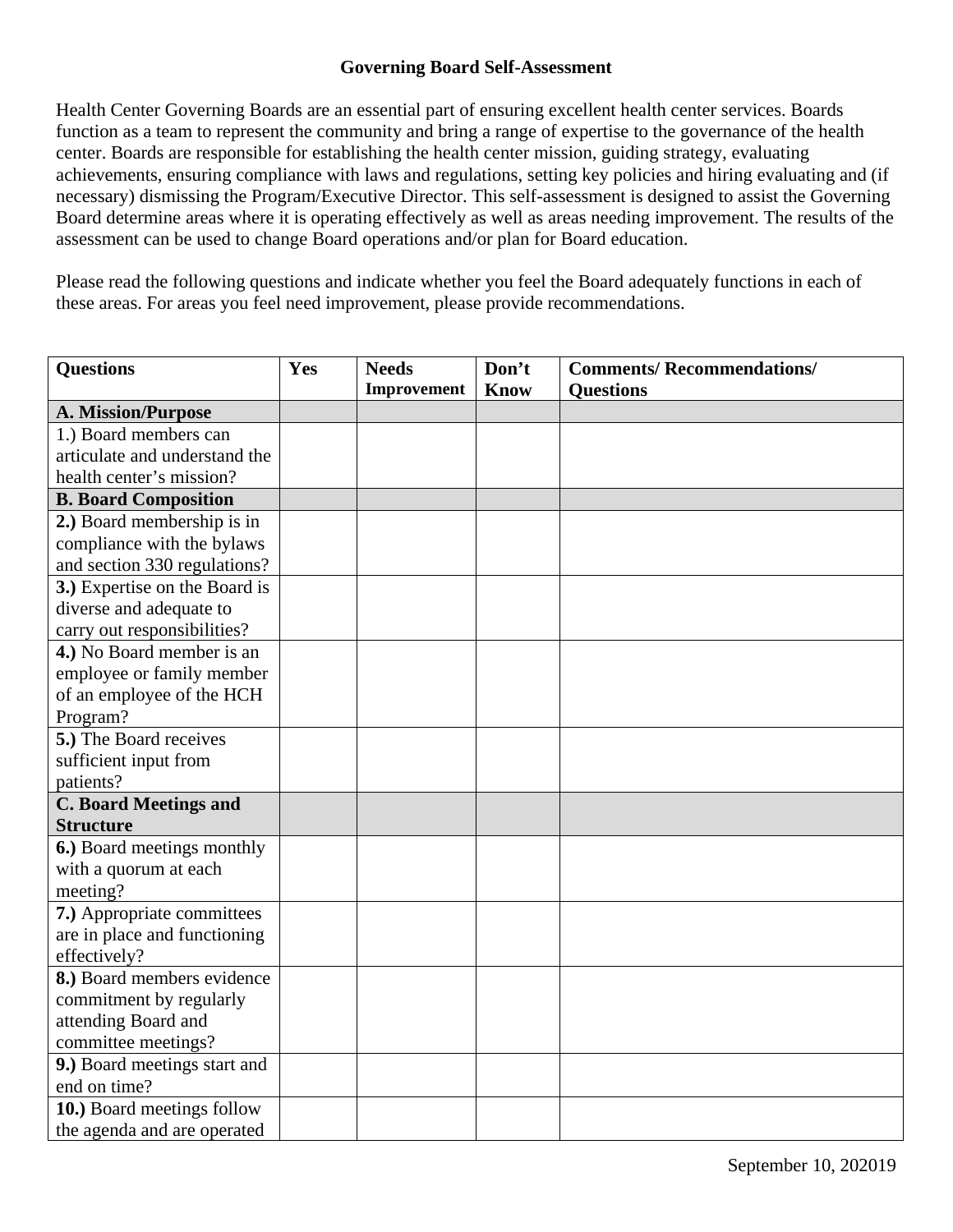| under agreed upon rules?           |  |  |
|------------------------------------|--|--|
| 11.) Adequate                      |  |  |
| material/information is            |  |  |
| distributed in advance of          |  |  |
| meetings and members               |  |  |
| come prepared to discuss           |  |  |
| issues?                            |  |  |
| 12.) Key management staff          |  |  |
| are present and report at          |  |  |
| meetings and act as                |  |  |
| resources for Board                |  |  |
| decisions?                         |  |  |
| 13.) Minutes are recorded          |  |  |
| and distributed for all Board      |  |  |
| meetings?                          |  |  |
| <b>Board Development</b>           |  |  |
| 14.) The Board has a good          |  |  |
| process, following the             |  |  |
| bylaws, for identifying and        |  |  |
| recruiting new board               |  |  |
| members?                           |  |  |
| 15.) There is a                    |  |  |
| comprehensive orientation          |  |  |
| package and process for            |  |  |
| integrating new members?           |  |  |
| 16) The Board retains              |  |  |
| members for their elected          |  |  |
| term?                              |  |  |
| 17) Annual training and            |  |  |
| development opportunities          |  |  |
| are provided for all Board         |  |  |
| members?                           |  |  |
| 18) The Board conducts a           |  |  |
| self-assessment at least           |  |  |
| annually?                          |  |  |
| <b>Board Authority</b>             |  |  |
| 19) The Board reviews and          |  |  |
| approves as needed key             |  |  |
| policies (at least every 3         |  |  |
| years):                            |  |  |
| a) Siding fee discount             |  |  |
| program including any              |  |  |
| nominal fee (s)                    |  |  |
| <b>b</b> ) Billing and collections |  |  |
| (fee reduction/waiver              |  |  |
| and refusal to pay)                |  |  |
| c) Quality Improvement?            |  |  |
|                                    |  |  |
|                                    |  |  |
| <b>20</b> ) The Board approves:    |  |  |